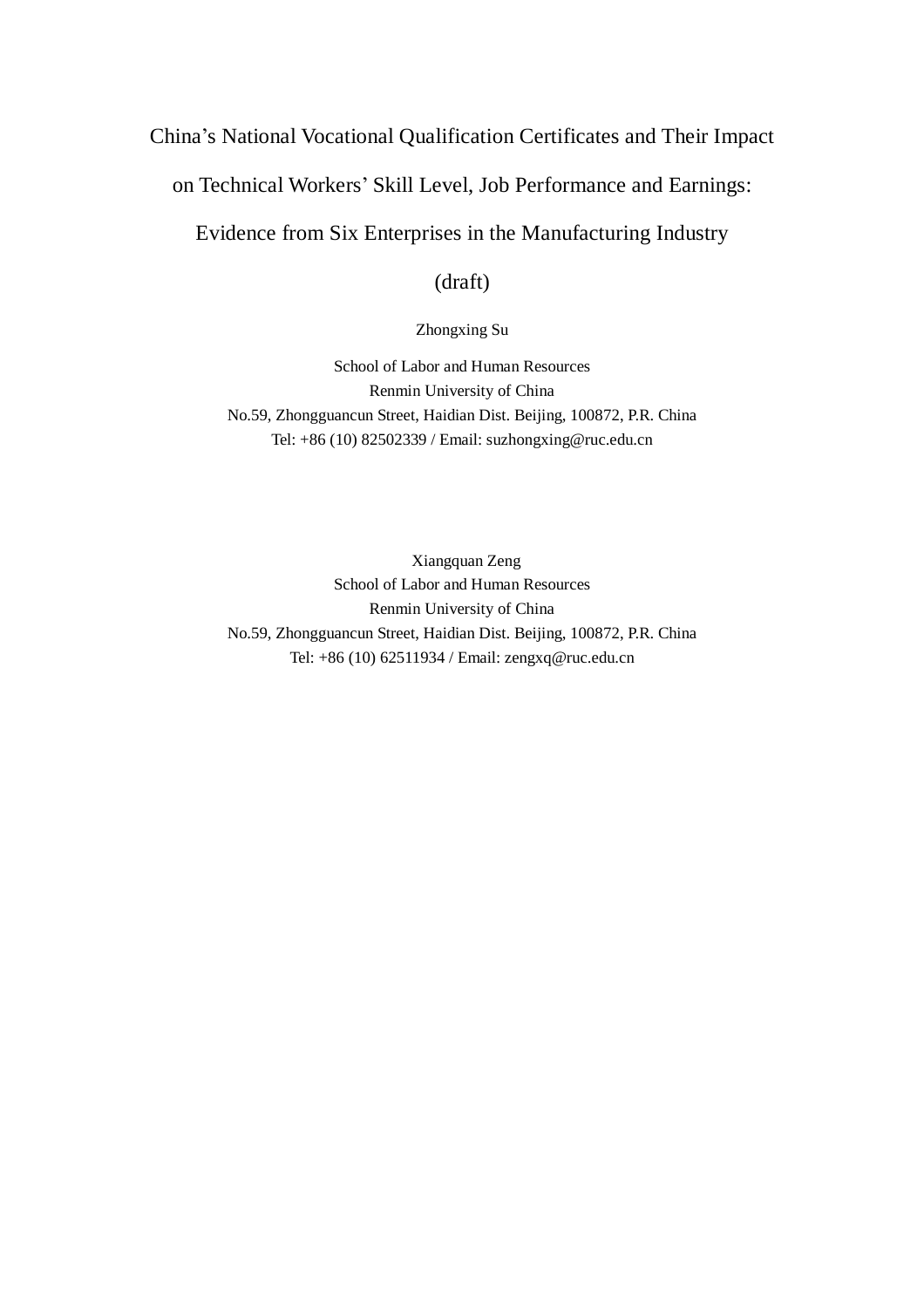#### **Abstract**

China's Vocational Qualification and Certification System is an essential part of Chinese labor employment system, and has important influence in advancing workers' skills, promoting employment and deepening the market economic reforms. However, no empirical research has focused on this field yet. This is the first empirical study on the effects of China's Vocational Qualification and Certification System. Using the micro data from six manufacturing enterprises, we test the impact of different levels of national vocational qualification certificates on technical workers' skill level, job performance and earnings. The results show that national vocational qualification certificates are positively correlated with the skill level and job performance of technical workers, and the higher levels of the certificates are, the greater correlation coefficients are. We also found a significant positive relationship between vocational qualification certificates and the earnings of technical workers. The intermediate worker or lower level (Level4 and Level5) and the senior worker level (Leve3) certificates can bring about 11% wage premium compared with those without a certificate, while which of the technician or higher level certificates (Level2 and Level1) improved significantly to 25%.

#### **Key words**

National vocational qualification certificates; technical workers; skill level; job performance; earnings

# 1. Introduction

Since 1993 when it was first introduced, after more than 10 years development, the vocational qualification certificate system has gained significant attentions in China. In the past years, the number of people participating in the certificates assessment increased rapidly. In year 2005, more than 10 million people participated in the vocational certificate assessment in China, of which 8.3 million got the vocational qualification certificates. By the end of year 2008, over 80 million people in China have got the vocational qualification certificates accumulatively, accounted for 1/3 of the total urban employment population. Therefore, vocational qualification certificates system are playing more and more important roles in China's economic development, labor market development and labor force skill development.

The national vocational qualification certificate system is an important mean to implement the strategy of "invigorating the country through science and education", but also a strategy for human resource development initiatives. The national vocational qualification certificate system will help to solve the problem of skilled worker shortage, accelerate industry upgrading and promote economic development in China.

From the view of labor market and employment enlargement, the core of the unemployment problem in China is the structural unemployment, rooted in the mismatching between job-seekers' skills and employers' demands. Different from academic certificates, vocational qualification certificates are designed based on skill units required by specific occupations. In recent years, the employment rate of Chinese university graduates has been decreasing, but the problem of skilled worker shortage still remains strong. Hence the vocational qualification certificates system can play an important role in structural unemployment problems.

Vocational qualification certificate has also been an important mean of human capital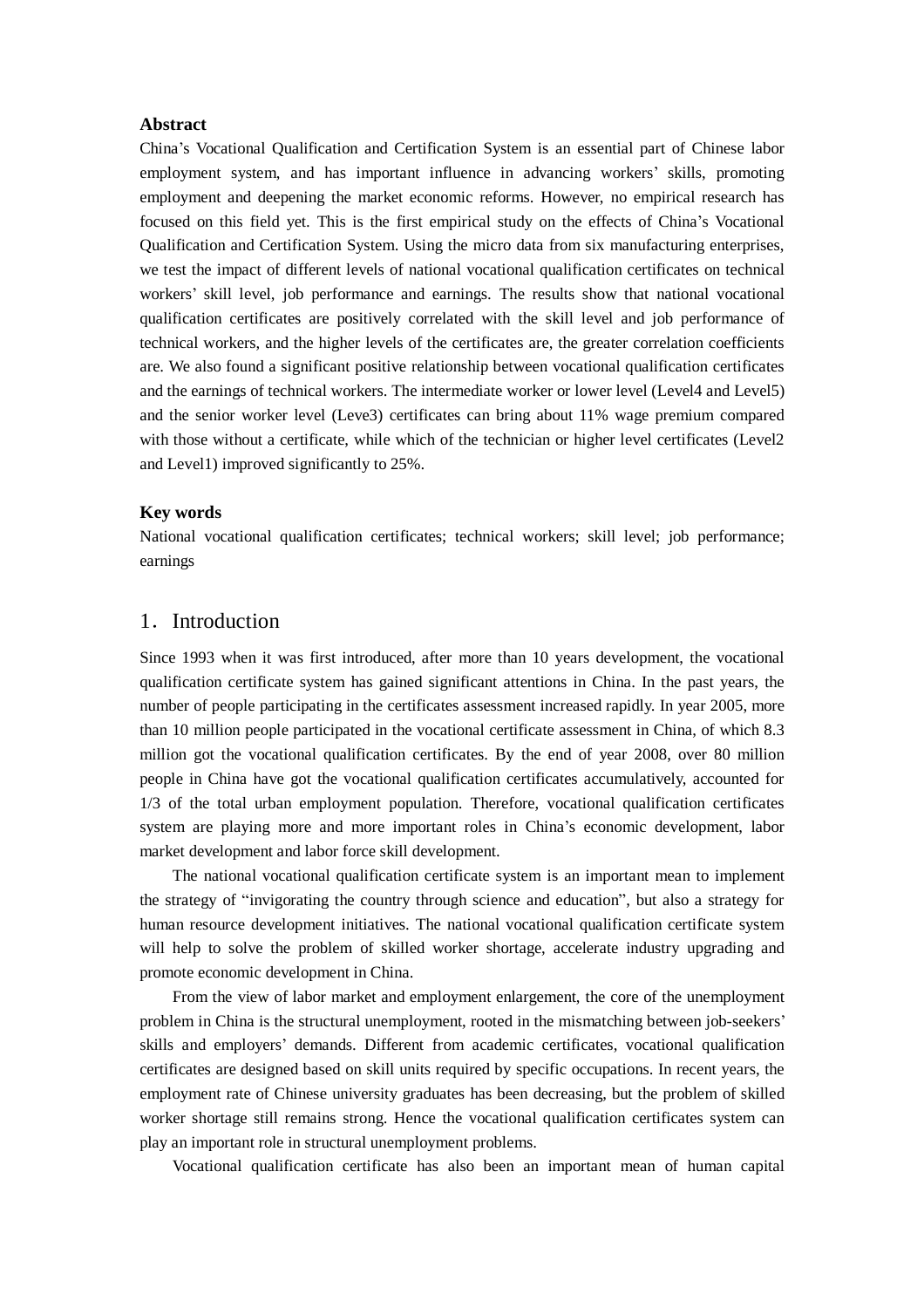investment that will bring substantial impact on the employability and earnings of individuals. In china, not only students in vocational schools, but also the unemployed and surplus rural labor force can participate in the skill assessments and get vocational qualification certificates after they receive corresponding training courses. In this sense, the vocational qualification certificate system has been an approach to improve the work quality of the labor force in China.

However, there is a surprising lack of empirical studies on China's national vocational qualification certificate system. No study has evaluated the effectiveness of this policy and its impact on labor market. In view of this, this study try to answer three questions: ⑴Can technical workers who own national vocational qualification certificates show higher level skills and better job performance than workers without a certificate?⑵ Can national vocational qualification certificates influence the annual income of technical workers?⑶ How national vocational qualification certificates influence workers' employability? At a micro level, these three questions are the premises of effective utilization of the national vocational qualification certificate system. If workers who own certificates cannot show higher skill and better performance in practice, the signal function of vocational qualification certificates would not be accepted by employers, and it will be impossible to improve the income and market position for the certificates owners. This may lead to failures in the promotion of the national vocational qualification certificate system.

The structure of this paper is arranged as follows. First, we introduce the general situation of China's national vocational qualification certificate system, and then a literature review on the studies of vocational education and qualification system. Secondly, we examined the relationships between different levels of vocational qualification certificates and the skill levels and job performance of technical workers. The results show that, compared with workers without professional qualification certificates, vocational certificates owners show higher skill levels and better job performance in workplace. The higher level the certificate is, the higher skill and better performance is. Thirdly, we examined the impact of different levels of certificates on earnings and employability of technical workers. Results show significant positive relationships between vocational qualification certificates and the earnings and employability of technical workers.

# 2.The development of national vocational qualifications in China

China's vocational qualification and certification system is an essential part of Chinese labor employment system, and also a special form of national examination system. It refers to fair, objective, scientific evaluation and assessment of works' skill levels or vocational qualifications, and issues the qualified people corresponding national vocational certificates according to the vocational skill standards or qualification requirements established by the government. It is based on the vocational classification and standards, and conducted by assessment agencies approved by the government. Vocational qualifications and certificates manifest that the person has the abilities and knowledge needed to engage in corresponding vocations. It is one's warrants of applying, holding a post, and operating; critical reference for companies and other organizations to employ; and also valid certificates for oversea employments and external work—collaborating skill levels.

As early as the 1950s, China began to implement the worker skill level assessment system, known as "Eight Level Worker Skill System", which had run in state-owned enterprises for a long time. In 1990, Ministry of Labor published the *Worker Appraisal Regulation*. With the development of market economy reform, the original regulation could not meet the new requirements. During this time, vocational qualification system in other countries, especially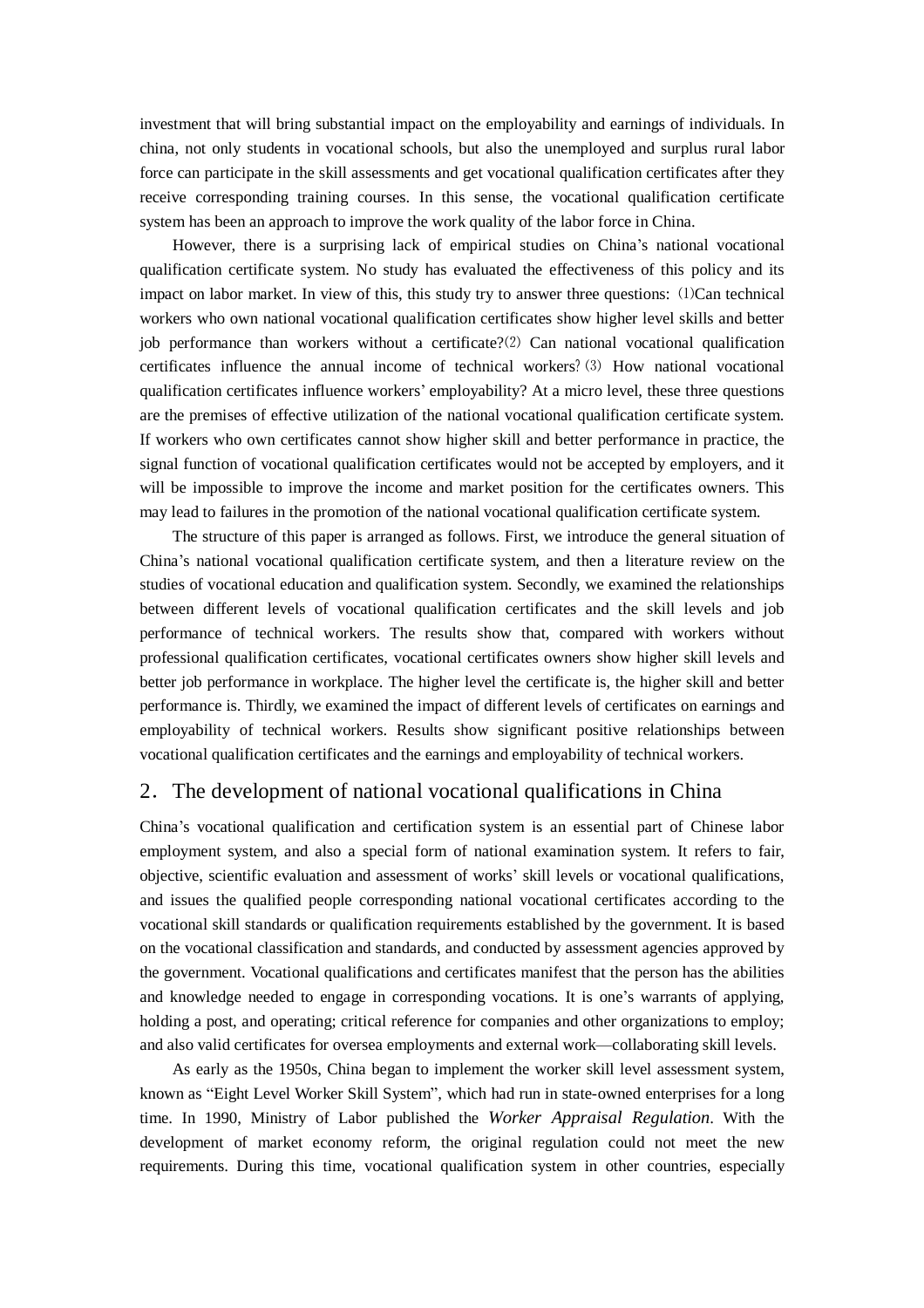Britain's National Vocational Qualification (NVQ), were beginning to have an important impact on China, and relevant departments began to consider establishing China's national vocational qualification system.

In 1994, the Central Committee of CPC pointed out in the document, "decision on the issues of establish socialist market economic system", that to develop a variety of vocational qualification standards and hiring criteria, and implement two kinds of certificate systems, namely education diploma and vocational qualification. Subsequently, the Ministry of Labor constituted the corresponding *Vocational Skill Assessment Regulation* and *National Occupational Standard*s, and the Ministry of Personnel constituted the *Provisional Means of Vocational Qualification and Certification System*, both of which were based on the *Vocational Qualification and Certification Regulation*. In 1999, the Occupational Classification Code promulgated 1838 kinds of occupations, which lay the foundation for the implementation of the vocational qualification certificate system in China.

China's vocational qualifications and certification institution stipulates: training and assessment take apart, and people can take part in the vocational qualification assessment voluntarily. Vocational skills assessment institutions are approved to establish by the labor security administrative department, which is a place of implementing the vocational skills assessment. These vocational skill assessment institutions include industry vocational skills assessment institutions, the large and medium-sized enterprises vocational skills assessment institutions, the technical school vocational skills assessment institutions, the local labor bureau vocational skills assessment institutions, and private training vocational skills assessment institutions.

China's vocational qualification training system is still in progressing. At present, a junior vocational qualification education network has shaped, which includes technique colleges (senior vestibule school), vestibule school, occupational training center, companies' worker training center and vocational training agencies held by community.

1) The junior vocational qualification training is mostly assumed by occupational training centers, middle professional schools, occupational high schools and some vocational training agencies approved by county's labor and social security administrative departments.

2) The intermediate vocational qualification training is mostly provided by occupational training centers, vestibule schools and such agencies approved by the provincial labor and social security administrative departments as middle professional schools, occupational high schools, occupational training centers, worker training centers in enterprise and some vocational training institutes held by community.

3) The senior vocational qualification training is provided by the technique colleges (senior vestibule school) and senior technical workers training centers approved by the provincial labor and social security administrative departments.

4) The technician and senior technicians' training are provided by technician schools or enterprise through on-the-job training.

In China, the way to get vocational qualification certificates is diverse. Students in technical secondary school, vocational school could participate in vocational skills assessment and get primary or intermediate vocational qualification certificates before graduation. The trainees of some government-funded skill training projects for unemployment urban people or surplus rural labor force can take part in vocational skills assessment and obtain the corresponding certificates after training. Some companies also organize their on-job workers to receive vocational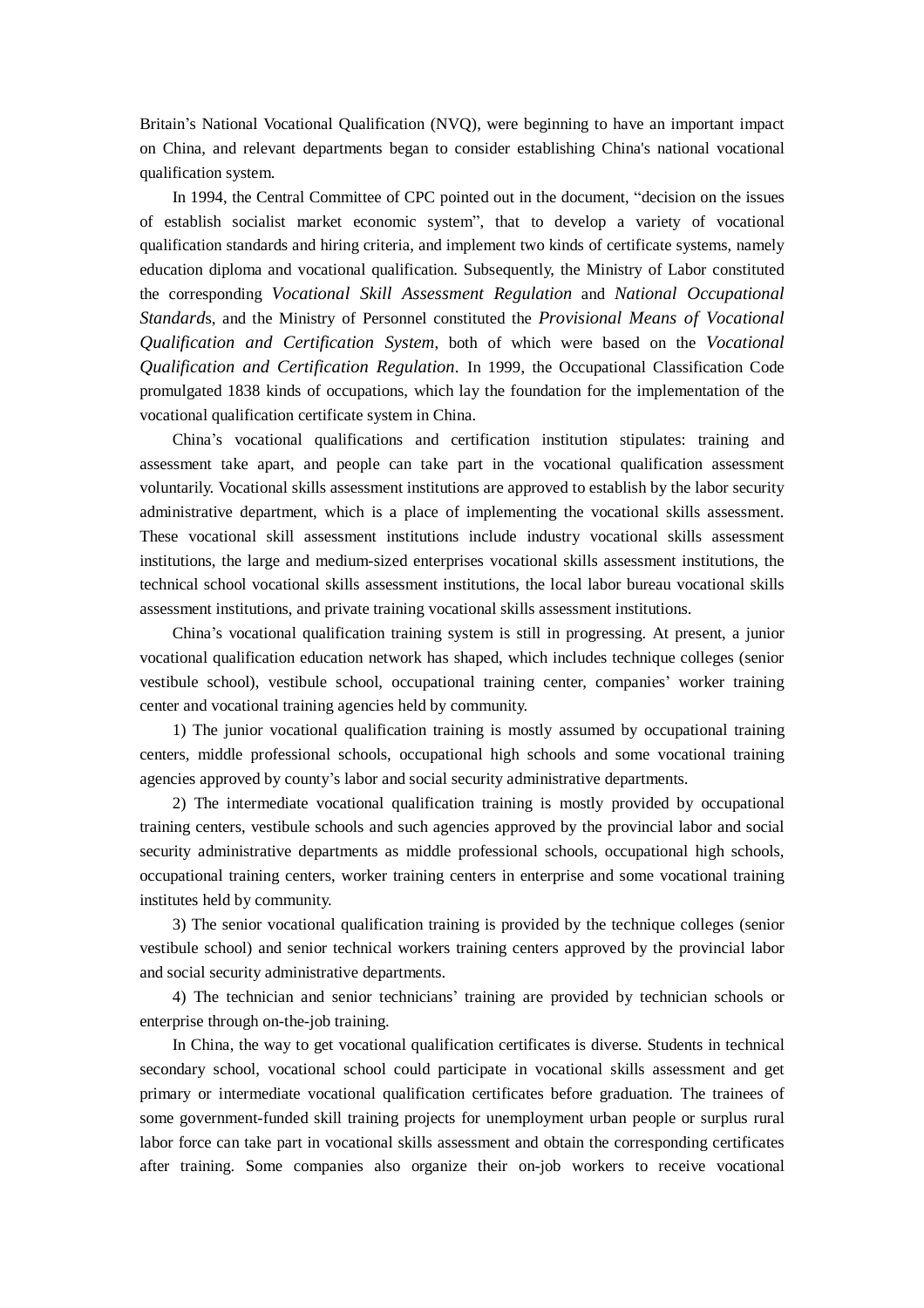qualifications trainings and obtain corresponding qualification certificates. Workers themselves can also volunteer to take relevant training courses and participate in vocational skills assessment.

As NVQ system in Britain, China's vocational qualification certificates include five levels: primary worker certificate (National Vocational Qualifications Level 5), intermediate worker certificate (National Vocational Qualifications Level 4), advanced worker certificate (National Vocational Qualifications Level 3), technician certificate (National Vocational Qualifications Level 2) and senior technician certificate (National Vocational Qualifications Level 1). Vocational qualification identification includes knowledge examination and operational skills assessment. The knowledge examination generally uses the form of written examination, while the skill assessment generally uses on-site operation or simulation operation.

After more than ten years development, China's national vocational qualification certificate system has made significant achievements. In the "Tenth Five-Year" period, the annual average growth rate of people participating in the vocational qualification assessment was more than 10%. Since 2005, there have been more than 10 million people each year participating in the vocational qualification assessment. In 2006, there were 11.82 million people participating in vocational skills identification, of which 9.25 million people have obtained the corresponding vocational qualification certificates. By the November of year 2008, over 80 million people in China have got the vocational qualification certificates accumulatively, accounted for 1/3 of the total urban employees.

Table1 shows the number of people participating in the vocational qualification identification and the number of obtaining vocational qualification certificates from 1996 to 2008.

| Year                    | 1996 | 1997  | 1998  | 1999  | 2000  | 2001 | 2002 | 2003 |
|-------------------------|------|-------|-------|-------|-------|------|------|------|
| Participating number    | 2.69 | 3.14  | 3.19  | 3.8   | 4.42  | 5.35 | 6.62 | 6.88 |
| <b>Oualified number</b> | 2.15 | 2.79  | 2.6   | 3.14  | 3.73  | 4.57 | 5.56 | 5.84 |
| Year                    | 2004 | 2005  | 2006  | 2007  | 2008  |      |      |      |
| Participating number    | 8.80 | 10.00 | 11.82 | 12.23 | 13.37 |      |      |      |
| <b>Oualified number</b> | 7.36 | 8.30  | 9.25  | 9.96  | 11.32 |      |      |      |

Table 1 the number of people participating in vocational qualification certificate from 1996 to 2003

(Unit: million people)

## 3.Literature Review

Most studies about vocational education and vocational qualification were conducted in developed countries such as America, Britain, Australia and the like. In these countries, vocational education and vocational qualification system is more complete.

Kang and Bishop (1989) find that vocational courses increase wages for men, through their research done in America. On the other hand, Mane (1999) compares the short- and medium-run returns to vocational course taking for students who graduated from high school in 1972, 1980, and 1992, and finds that these returns grew much higher after the 1970s. Bishop and Mane (2004) examine literature on the effects of secondary vocational education and find evidence that this return has been growing, possibly because "the skill needs of business were growing and shifting very rapidly during the 1980s and 1990s," and because this type of education has become more effective.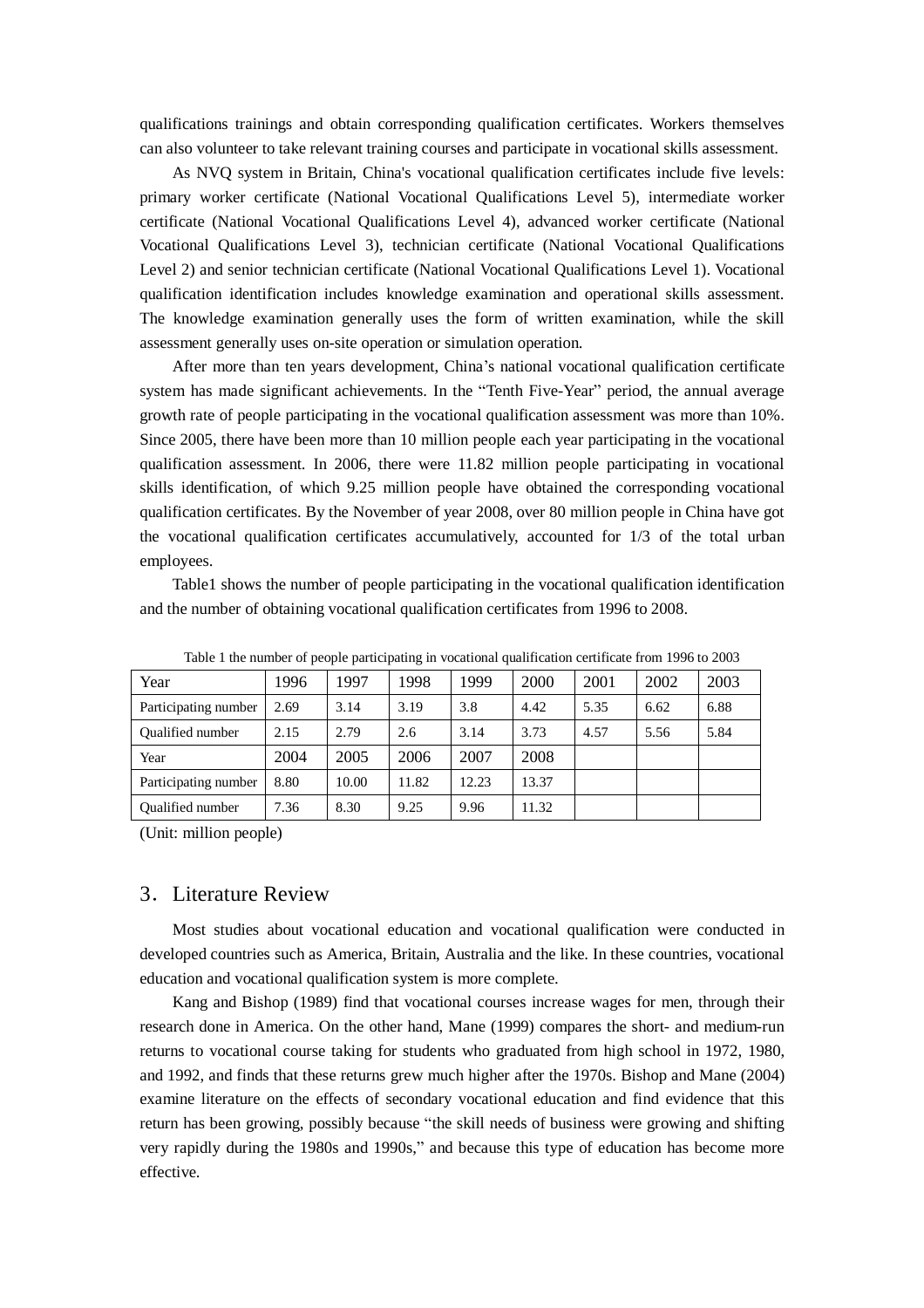Ryan and Chris (2002) examined the individual results to vocational education and training qualifications (VET) and the implications for lifelong learning by analyzing data from Australia's 1997 Survey of Education and Training. The following were some key conclusions: individuals who complete VET qualifications generally receive higher wages than similar individuals who do not complete VET; the wage effects of completing VET qualifications are higher for males than for females; wages vary by VET qualification level; VET qualifications provide continuing benefit to individuals throughout their careers; VET study that does not lead to a qualification may have little effect on wages; returns to VET qualifications are highest for those who work full time and study part time, while undertaking their course; and lifelong learners who work full time and study part time enjoy modest, positive returns for further VET qualifications.

British scholars have conducted some studies on National Vocational Qualification (NVQ), finding that there was a positive correlation between vocational qualifications and employee self-perception skill levels. But they did not found some correlations between vocational qualification and employees' wages levels. Robinson (1997) has compared the returns of academic education and vocational education. Using data on individuals' highest qualifications, the research found that the returns to academic qualifications are significantly higher than the returns to vocational qualifications at an "equivalent" NVQ level. For example, the earnings of men whose highest qualification is an "other" HE degree qualification are on average 16% higher than the earning of men with notionally equivalent qualifications at HND/HNC standard, though both of these are assigned the same level in the National Qualifications framework. For females the corresponding difference is 23%.

Neuman and Ziderman (1999) used data from Israel in their research, and stated that in general vocational education does not lead to higher wages compared to academic education. However, in some countries where labor markets are characterized by employment growth, skill shortages and a good match between vocational skills and available jobs, the record of vocational schooling has been more positive. However, Dearden (1999) suggests that ability or family background may have some influences over getting some academic qualifications. And while there are generally well-established qualification routes to most academic qualifications, this is much less so for vocational qualifications.

Lorraine Dearden, Steven McIntosh, Michal Myck and Anna Vignoles (2000) have assessed the influences of different vocational qualifications to the returns. At "equivalent" levels, the returns to academic qualifications are higher than vocational qualifications. With respect to academic qualifications, women tend to earn a higher return than men do, particularly to degrees. For vocational qualifications, men and women earn their highest returns with different types of qualifications. The vocational qualifications with the highest returns for men are HNC/HNDs, ONC/ONDs and higher level City and Guilds qualifications. For women, the vocational qualifications with the highest returns are teaching and nursing qualifications.

Joshua D. Hawley (2003) also points out, in his report, that the private returns to both vocational and academic secondary educational credentials fluctuate over time, suggesting that the benefits of completing a vocational credential depend on the economic conditions present at the time. This finding suggests that individuals might profit from both academic and vocational training, giving them the skills to succeed in employment that requires specific skills as well as jobs that requires specific skills as well as jobs that include general skills taught most often in academic programs.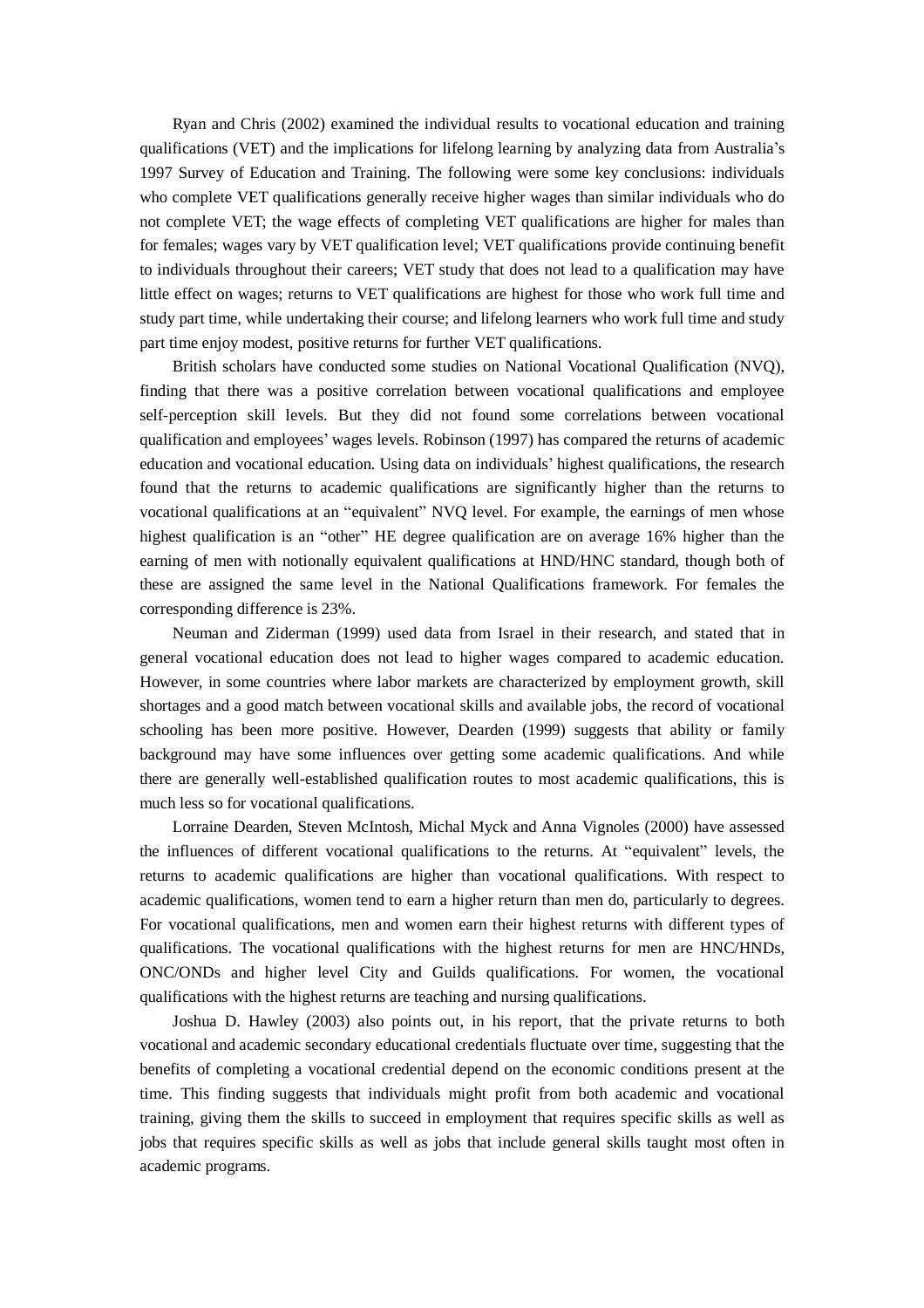To conclude the study abroad, there are some basic conclusions as following. Both vocational qualification and academic qualification can bring benefits to employees' wages and career developments. There are obvious differences between men and women about the returns of vocational education and vocational qualification. When compared to academic education, there is no certain conclusion about whose return is much higher, but generally speaking, most scholars argue that the return of academic education is higher than that of vocational education at equivalent level. And at last, the returns of vocational education and qualification are decided by the economic environment and labor market condition.

Most Chinese domestic literatures are introductory and giving a qualitative analysis, what's more, they focus on summarizing the problems of vocational qualification system, and making some suggestions. However, we don't have empirical research on the impact of vocational qualification to employees' practical work skills, wages, career developments and other aspects. Therefore, there is an emergency to have some empirical findings to support the conclusion.

#### 4.Data and Methodology

#### **4.1 Description of data and sample**

Since there is no nationwide survey data available, we conducted the survey in six manufacturing enterprises during April to May 2009, of which, one locates in Henan Province, others locate in Beijing. The reason why we choose manufacturing enterprises is that manufacturing industry plays a decisive role in Chinese economic development and absorbed a majority of China's labor force. Another reason is that the vocational qualification certificates in manufacturing industry are relatively concentrated and stable. In this research, the vocational qualification certificates obtained by sample workers mainly concentrate on locksmith, lathe worker, grinder, miller, heat treatment operator, electrician, and other few types.

The survey is conducted in 22 production workshops of the six enterprises, involving 1211 workers. With the help of human resources departments of the six enterprises, we firstly obtain the related information of sample workers from the employees muster rolls and the personnel information systems, including gender, age, work experience, Hukou, the latest performance evaluation results, annual total cash income (including wages, allowances, bonuses and other monetary remuneration), and so on. In the second step, the sample workers fill out our questionnaire. The questionnaire includes items on vocational qualification certificates, for example, whether they have job related vocational qualification certificates, the highest level of their vocational qualification certificates, the perception of their employability and career development opportunities, etc.. In the third step, the supervisors of each workshop evaluate the actual skill levels of these workers in a five grade measure.

Through the above steps, there were 1007 workers with the basic complete information. The average age is 33.5 years with the youngest 19-year-old and the oldest 59-year-old. The average work experience is 13.9 years with the minimum length 1 year and the maximum length 42 years. With regard to gender, men accounted for 76%, women accounted for 24%. About the degree education, junior middle school or lower accounted for 13.6%(only one worker is primary school education), general high school, vocational high school, secondary and technical schools accounted for 64.5%, junior college degree accounted for 19.9%, university degree accounted for 1.9%. About the national vocational qualification certificates, 15.9% without a vocational qualification certificate, 14.7% with primary worker certificate(National Vocational Qualifications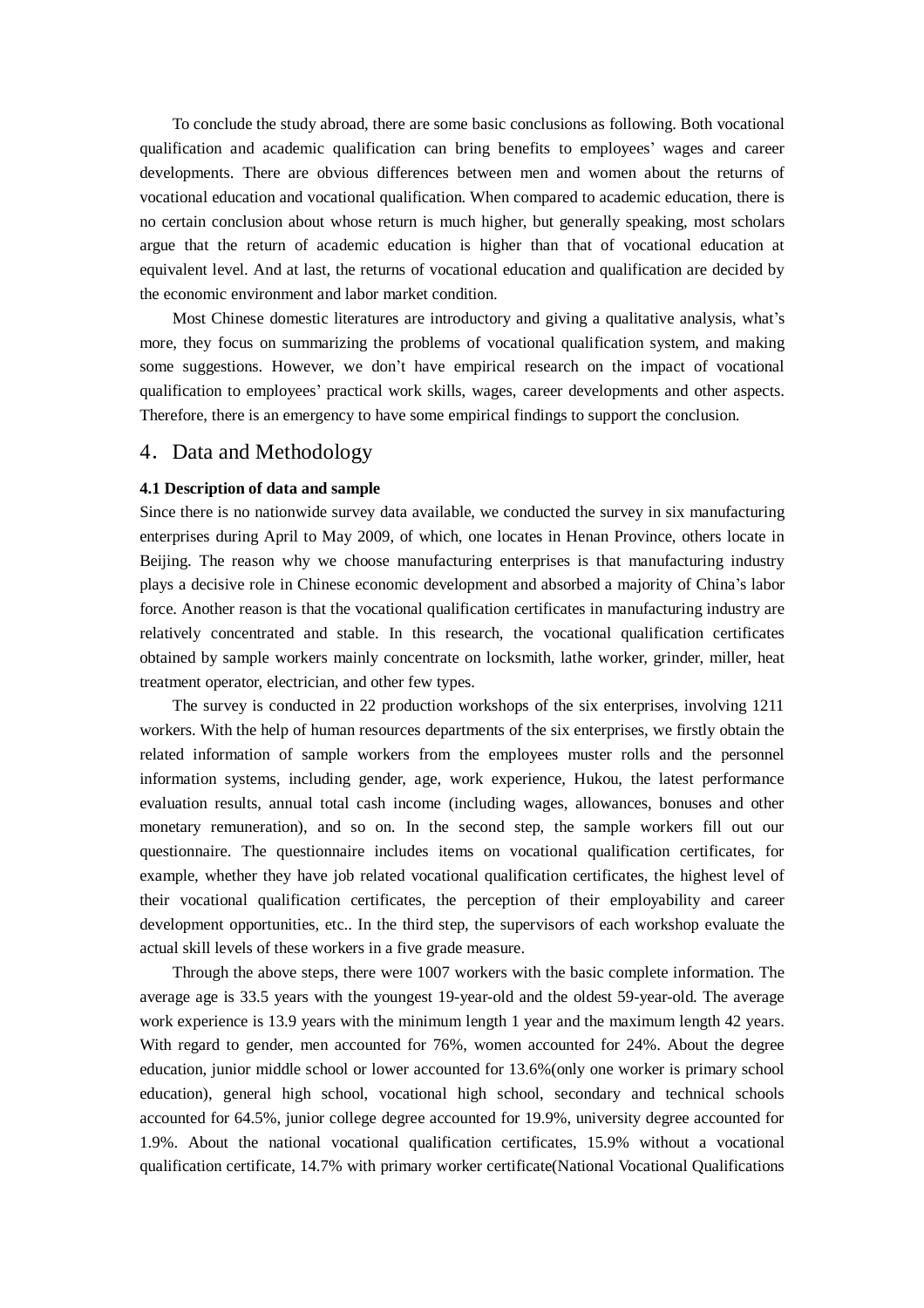Level 5) as the highest level, 26.5% with intermediate worker certificate(National Vocational Qualifications Level 4) as the highest level, 31.4% with the advanced worker certificate(National Vocational Qualifications Level 3) as the highest level, 9.5% with the technician certificate(National Vocational Qualifications Level 2) as the highest level, 1.9% with the senior technician certificate(National Vocational Qualifications Level 1) as the highest level.

However, only four enterprises are willing to provide us all the compensation data of the sample workers. Therefore, there are 694 observations with annual income data.

#### **4.2 Variables selected**

In this study, independent variables are different levels of national vocational qualification certificates. Due to the small size of our sample, we recode the five level certificates into three levels using three dummy variables: intermediate worker certificate or lower, advanced worker certificate, technician certificate or higher. The outcome variables of vocational qualification certificates include skill levels, job performance and the the nature logarithm of annual earnings.

Because worker samples are from six enterprises, the different characteristics of the six enterprises, such as location, human resources policies, may affect the predict variables as well as the outcome variables. Therefore, we use dummy variables to represent different enterprises as control variables. Gender may affect the possibility for workers to get certain certificates as well as their skill level, job performance and incomes, so gender is used as a control variable. Education degree may also affect the dependent and independent variables, therefore, we use dummy variable to control different education degrees. Many studies have revealed that work experience is an important variable that will affect the workers getting vocational qualification certificates, and will also affect the skill level, job performance and wage of workers. Studies also show that the income of workers increased with work experience first and then a downward trend, thus we put the square of work experience as a control variable too. In addition, the China-specific variable "Hukou" was taken as a control variable. Table 2 shows the names, definitions and descriptive statistics of all variables.

| Variable name     | <b>Definition</b>                         | <b>Mean</b> | S.D.     | N    |
|-------------------|-------------------------------------------|-------------|----------|------|
| Skill levels      | Evaluated by workshop supervisor,         | 3.950       | .853     | 1007 |
|                   | from lowest 1 to highest 5                |             |          |      |
| Job performance   | $=$ 1, unqual if ied; $=$ 2, qual if ied; | 2.952       | . 797    | 962  |
|                   | $= 3$ , good; $= 4$ , outstanding         |             |          |      |
| Annual earnings   | The total cash income, including wage,    | 27669.897   | 8377.768 | 694  |
|                   | allowance, and bonus                      |             |          |      |
| $Ln$ (earnings)   | The nature logarithm of annual            | 10.180      | .307     | 694  |
|                   | earnings                                  |             |          |      |
| <b>Firm1</b>      | $=1$ , enterprise A; $=0$ , others        | .108        | .311     | 1007 |
| Firm <sub>2</sub> | $=1$ , enterprise B; $=0$ , others        | . 194       | .395     | 1007 |
| Firm <sub>3</sub> | $=1$ , enterprise $C_i = 0$ , others      | . 194       | . 395    | 1007 |
| Firm4             | $=1$ , enterprise D; $=0$ , others        | . 126       | .332     | 1007 |
| <b>Firm5</b>      | $=1$ , enterprise E; $=0$ , others        | .085        | .280     | 1007 |
| Firm6             | $=1$ , enterprise $F1 = 0$ , others       | .293        | . 455    | 1007 |

Table 2 description of variables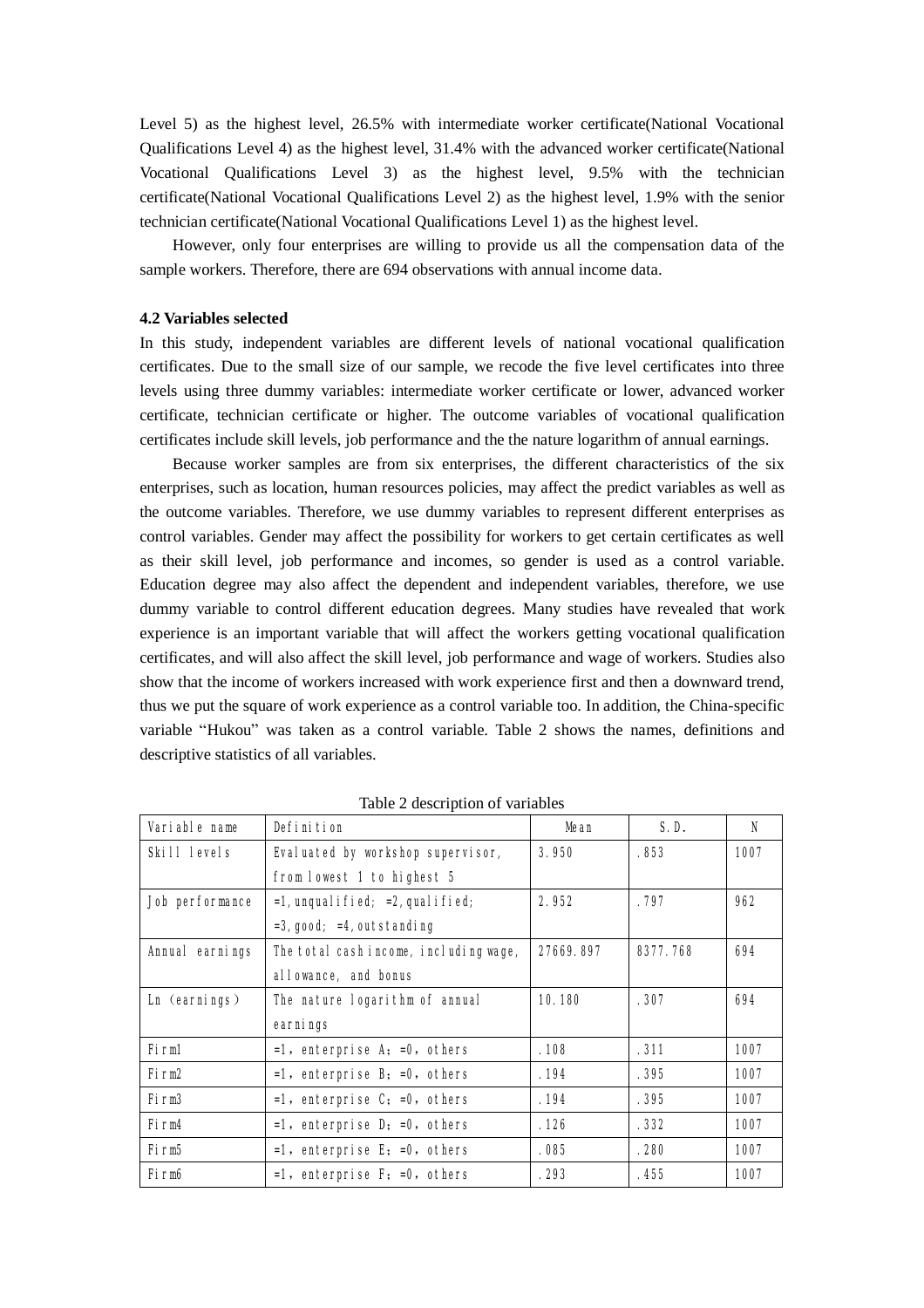| Gender            | $=1$ , Male; $=0$ , Female              | .767    | .423    | 969 |
|-------------------|-----------------------------------------|---------|---------|-----|
| <b>Expe</b>       | The year of work experience             | 13.860  | 9.741   | 981 |
| Expe <sup>2</sup> | The square of work experience           | 286.899 | 334.344 | 981 |
| <b>Hukou</b>      | $=1$ , local; $=0$ , 1mmigrant          | .829    | .376    | 955 |
| Edu1              | =1, junior middle school or lower;      | .137    | .344    | 956 |
|                   | $=0.$ others                            |         |         |     |
| Edu <sub>2</sub>  | =1, general high school, professional   | .647    | .478    | 956 |
|                   | high school, secondary and technical    |         |         |     |
|                   | schools or other similar education.     |         |         |     |
|                   | $=0.$ others                            |         |         |     |
| Edu <sub>3</sub>  | $=1$ , junior college or higher degree; | .215    | .411    | 956 |
|                   | $=0.$ others                            |         |         |     |
| L <sub>0</sub>    | $=1$ , without a certificate:           | .159    | .366    | 922 |
|                   | $=0.$ others                            |         |         |     |
| L5/4              | =1, secondary or primary worker         | .413    | .493    | 922 |
|                   | certificates: =0, others                |         |         |     |
| L <sub>3</sub>    | $=1$ , advance worker certificate:      | .312    | .464    | 922 |
|                   | $=0.$ others                            |         |         |     |
| L2/1              | $=1$ , technician or senior technician. | .115    | .319    | 922 |
|                   | $=0$ , others                           |         |         |     |

#### **4.3 Estimation model**

The most commonly used empirical estimation for the human capital model is based on the functional form of the Mincer (1974) earnings equation:  $\log W_i = \alpha + \beta \epsilon \, du_i + \gamma X_i + \epsilon_i$ 

Where:

W<sub>i</sub> is a measure of hourly wages for an individual i, edu<sub>i</sub> represents the measure of individual i's schooling or educational attainment,  $X_i$  is a vector of other variables such as gender, marital status, work experience and its square items, location, industry, training and other personal characteristics that are assumed to affect earnings, and  $\varepsilon_i$  is a disturbance term which is assumed to be independent of edu<sub>i</sub> and  $X_i$ .

In our study, the main purpose is to analyze the outcomes of vocational qualification certificates, therefore, the estimation equation can be changed into the below one:

## $log W_i = \alpha + \beta_1 A Q_i + \beta_2 V Q_i + \gamma X_i + \epsilon_i$

Where, AQ is a vector of dummy variables identifying academic qualifications, VQ is a vector of dummy variables identifying vocational qualification certificates, and other variables have the same definitions as those in Mincer (1974) earnings equation.

Although this the original purpose of this equation is to estimate the economic returns to education, we argue that this model can also be used to test the impact of vocational qualification certificates on workers' skill levels and job performance. From a micro perspective, the reason why an individual obtain a higher return from the employer is because of his higher level of skills and job performance. Therefore, we also do regressions of the skill levels and job performance based on this model.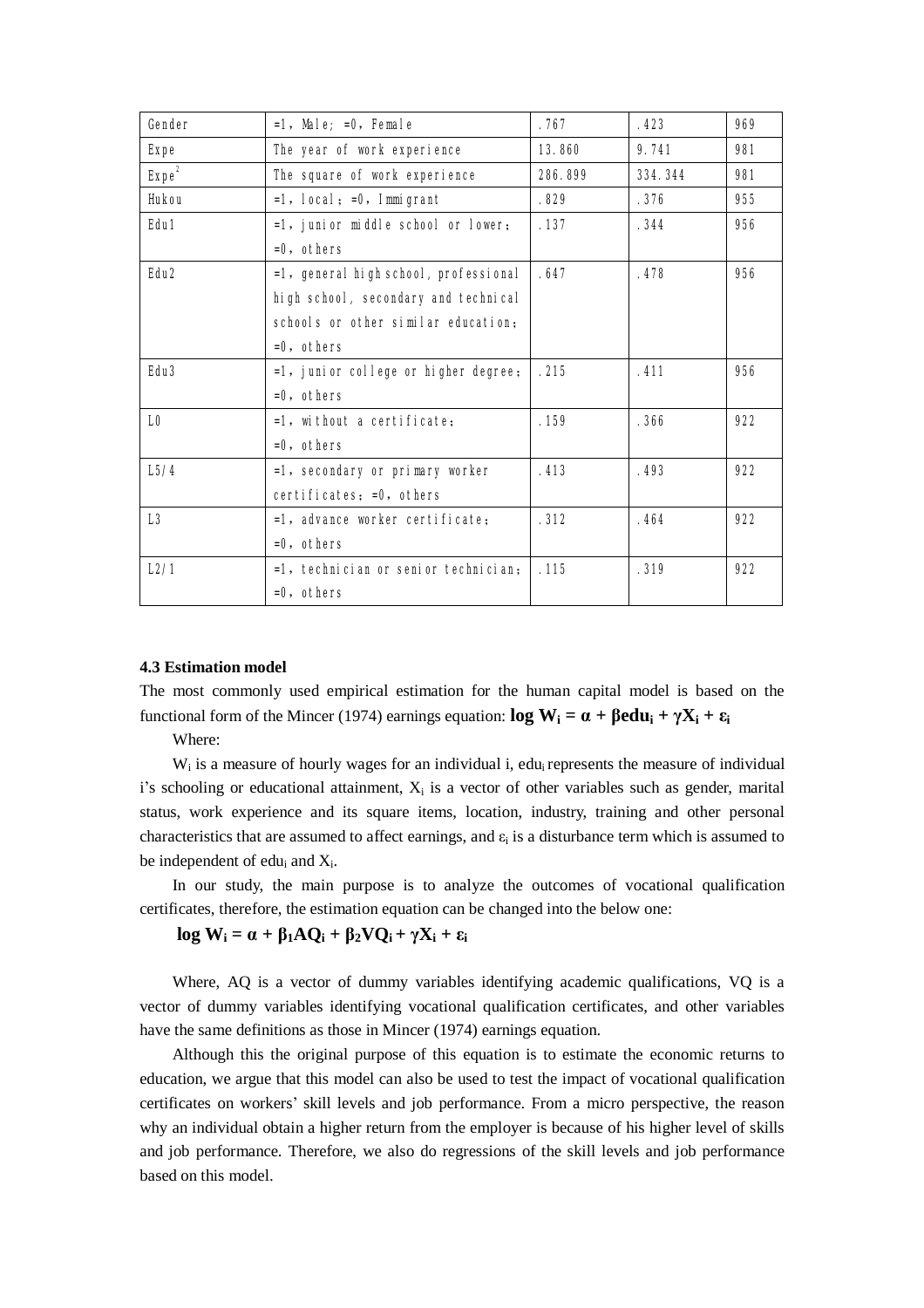# 5.Results

We first test the relationships between different levels of certificates and workers' skill levels in Model 1. Results show that dummy variable Male was positively correlated with skill level significantly, indicating that men are more likely to have higher skill levels than women in the manufacturing industry. Work experience was significantly positively correlated to skill levels while the square of work experience was significantly negatively correlated to skill levels, indicating that skill levels of workers increase first with the length of work experience and then showed a downward trend. This trend is consistent with the assumed trends in workers' personal income. Dummy variables Edu2 and Edu3 were not significantly correlated with skill levels, indicating that compared with junior middle school education, further education did not contribute to improve skill levels for technical workers. There are strong positive relationships between different levels of vocational qualification certificates and skill levels. Compared with workers without vocational certificates, intermediate worker certificate or lower(National Vocational Qualifications Level 4 and 5), advance worker certificates(National Vocational Qualifications Level 3), and technician certificate or higher (National Vocational Qualifications Level 2 and 1) contribute to improve the skill levels of workers significantly, with the coefficient  $0.263(p<0.01)$ , 0.466(p<0.01), 0.663(p<0.01) respectively.

|                             |            | Model1: Skill level | Model2: Job performance |        |  |
|-----------------------------|------------|---------------------|-------------------------|--------|--|
|                             | Coeff.     | (S.E.)              | Coeff.                  | (S.E.) |  |
| 常数                          | $3.156***$ | .132                | $2.950***$              | .128   |  |
| Firm <sub>2</sub>           | $-.385***$ | .103                | $-.643***$              | .094   |  |
| Firm <sub>3</sub>           | $.538***$  | .105                | $-.792***$              | .096   |  |
| Firm4                       | $.393***$  | .107                | $.391***$               | .099   |  |
| Firm <sub>5</sub>           | . 138      | . 126               | .214                    | .137   |  |
| Firm6                       | $.197**$   | .097                | $.197**$                | .089   |  |
| <b>Male</b>                 | $.119*$    | .062                | $-.096$                 | .058   |  |
| Work expe                   | $.051***$  | .011                | $.025***$               | .010   |  |
| (Work $expe$ ) <sup>2</sup> | $-.001***$ | .000                | $-.001***$              | .000   |  |
| <b>Local Hukou</b>          | $-.096$    | .077                | $-.041$                 | .074   |  |
| Edu <sub>2</sub>            | $-.041$    | .083                | $-.091$                 | .078   |  |
| Edu <sub>3</sub>            | $-.024$    | .097                | $-.133$                 | .090   |  |
| L5/4                        | $.263***$  | .075                | .106                    | .070   |  |
| L3                          | $.466***$  | .086                | $.405***$               | .080   |  |
| L2/1                        | $.663***$  | .109                | $.581***$               | .102   |  |
| F                           | 30.853     |                     | 39.256                  |        |  |
| R <sub>2</sub>              | 0.343      |                     | 0.409                   |        |  |
| N                           | 843        |                     | 809                     |        |  |

Table 3 Regression on skill levels and job performance

\*p<0.1, \*\*p<0.05, \*\*\* p<0.01; the omitted benchmark firm is Firm1; the omitted benchmark education is edu1, the omitted

benchmark certificate is L0.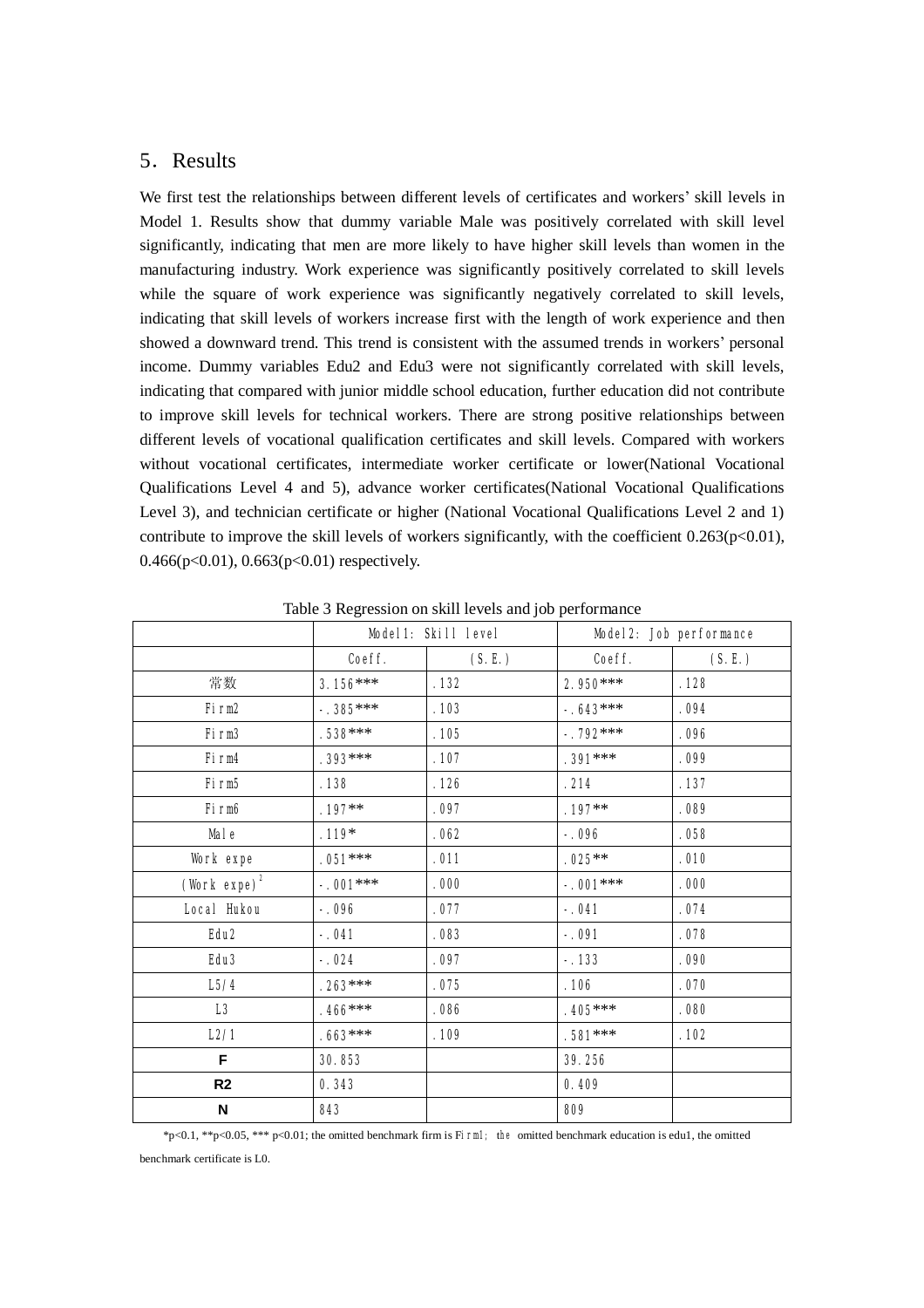In model 2, we tested the relationships between vocational qualification certificates and workers' job performance. Results show there is no significant correlation between gender and job performance. The work experience is positively correlated with job performance, while the square of work experience has a significant negative relationship with job performance. Dummy variables Edu2 and Edu3 do not have significant impact on job performance, indicating that compared with junior middle school education, further education did not contribute to improve job performance for technical workers. There are strong positive relationships between different levels of vocational qualification certificates and workers' job performance. Compared with workers without vocational certificates, advance worker certificate (National Vocational Qualifications Level 3), and technician or higher certificate (National Vocational Qualifications Level 2 and 1) contribute to enhance workers' job performance significantly, with the coefficient  $0.405(p<0.01)$ ,  $0.581(p<0.01)$  respectively. However, there is no significant relationship between intermediate worker or lower certificate (National Vocational Qualifications Level 4 and 5) and job performance. This shows that the national vocational qualification certificates can effectively predict workers' job performance, especially for high level certificates.

In model 3, we test the impact of vocational qualification certificates on workers' earnings. The dummy variable Male has a significant positive effect on earnings of workers, indicating that men worker's wage is generally higher than women worker's wage. Workers' earnings has a positive relationship with work experience while a negative relationship with the square of work experience, which means that the earnings increased first and then decreased with the rise of work experience. Hukou also has some effect on the earnings. Compared with immigrant workers, local workers would have higher wage, the gap is about 7%. Compare with Edu1, Edu2 and Edu3 do not have significant effect on the earnings of technical workers. However, results show vocational certificates have significant effects on the earning of workers. The estimated wage premium to the intermediate worker or lower level certificate is 11.8%, to the advance worker certificate is 11.7%, to the technician or senior technician certificate significantly rises to 25.0%.

The results show that on the whole, the vocational qualification certificates can bring significant return for technical workers. However, the effects by intermediate worker or lower certificates (National Vocational Qualifications Level 4 and 5) and advance worker certificates (National Vocational Qualifications Level 3) are almost the same, but the effects by technician or higher certificates (National Vocational Qualifications Level 2 and 1) increased significantly. Results show there is significant income difference between the male and the female, therefore it seems necessary to separate the male and female observations and do further analysis. However, the female sample is not large enough to support the further analysis.

|                   | Model3: log(Earnings) |        | Model4: Employability |        |  |
|-------------------|-----------------------|--------|-----------------------|--------|--|
|                   | Coeff.                | Coeff. | Coeff.                | Coeff. |  |
| 常数                | $9.563***$            | . 058  | $2.722***$            | .161   |  |
| Firm <sub>2</sub> |                       |        | .114                  | .125   |  |
| Firm <sub>3</sub> | $.211***$             | .026   | $-.417***$            | .128   |  |
| <b>Firm4</b>      | $.176***$             | .030   | $-.003$               | .130   |  |
| Firm5             | .055                  | .043   | $.297*$               | . 154  |  |
| Firm6             |                       |        | $-.098$               | .118   |  |

Table 4 Regression on earnings and employability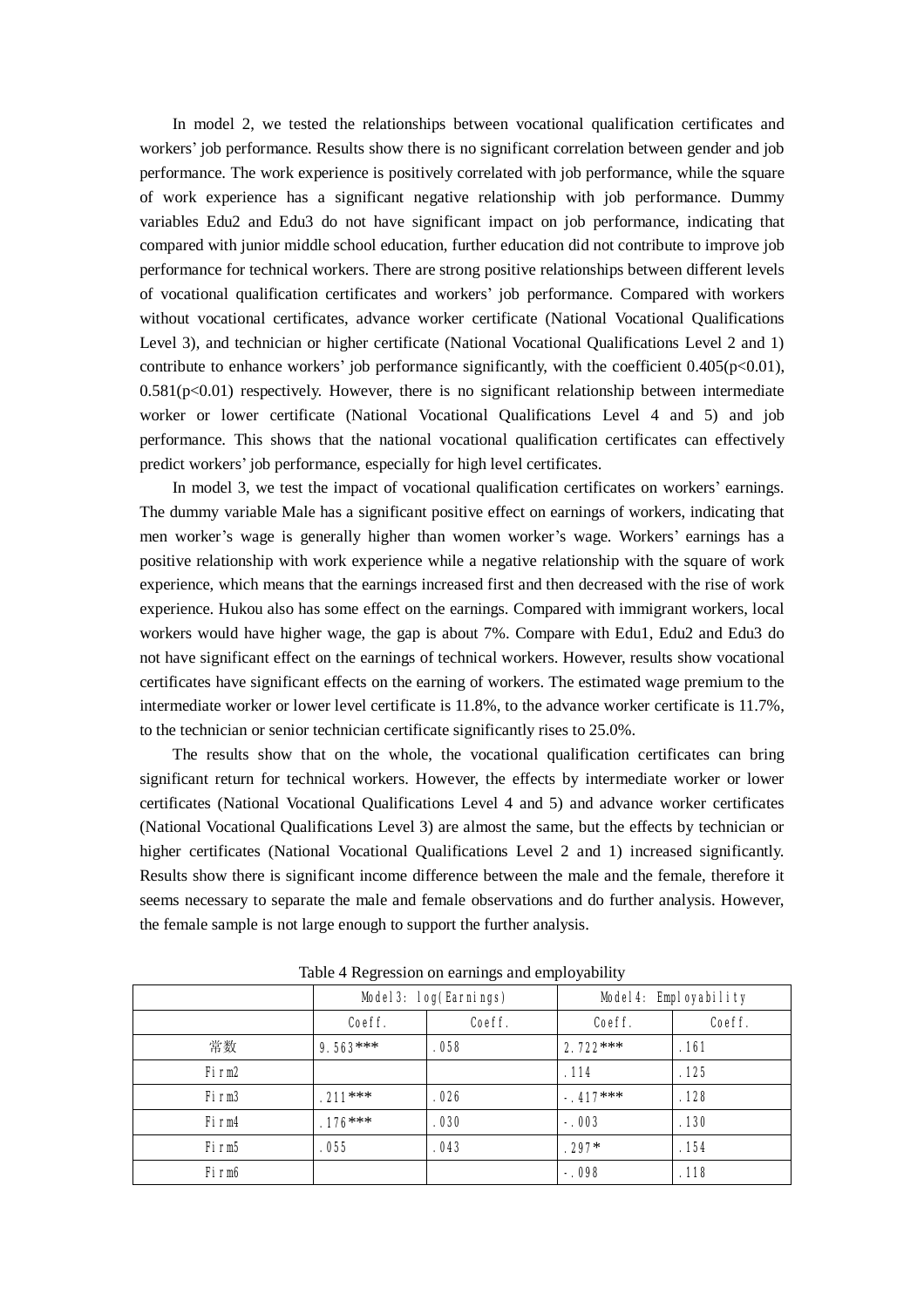| <b>Male</b>                 | $.196***$ | .025 | $.168***$ | .075 |
|-----------------------------|-----------|------|-----------|------|
| Work expe                   | $.022***$ | .005 | $.022*$   | .013 |
| (Work $\exp$ ) <sup>2</sup> | $.000***$ | .000 | $-.001*$  | .000 |
| <b>Local Hukou</b>          | $.071*$   | .037 | $-.181*$  | .093 |
| Edu <sub>2</sub>            | .002      | .034 | .110      | .100 |
| Edu <sub>3</sub>            | $-.010$   | .040 | $.211*$   | .118 |
| L5/4                        | $.118***$ | .038 | .061      | .091 |
| L3                          | $.117***$ | .040 | .163      | .105 |
| L2/1                        | $.250***$ | .047 | $.261***$ | .132 |
| F                           | 31.026    |      | 3.803     |      |
| R <sub>2</sub>              | 0.398     |      | 0.061     |      |
| N                           | 576       |      | 841       |      |

benchmark certificate is L0; in Model 4, because the compensation information is unavailable in Firm1 and Firm2, Firm 6 is the omitted benchmark firm.

 $*p<0.1$ ,  $**p<0.05$ ,  $***$  p<0.01; the omitted benchmark firm is Firm1; the omitted benchmark education is edu1, the omitted

In Model 4, we test the impact of vocational qualification certificates on workers perceived employability. There is a positive relationship between male and workers' perceived employability, indicating that male workers are more likely to find jobs in the labor market compared with female workers. Employability also has a significantly positive relationship with work experience and a negative relationship with the square of work experience, indicating that workers' employability increase first and then decrease with the rise of work experience. Edu2 does not have significant effect on employability, while Edu3 has a positive effect on employability. Intermediate worker or lower certificates (National Vocational Qualifications Level 4 and 5) do not have significant effect on employability, while advance worker certificates (National Vocational Qualifications Level 3) have a positive effect on employability ( $\beta$ =0.163, p=0.12), and the technician or higher certificates (National Vocational Qualifications Level 2 and 1) have very significant positive effect on workers' employability ( $\beta$ =0.261, p<0.05).

# 5.Conclusions

Using the micro data from 6 manufacturing enterprises, this paper analyze the impact of different levels of national vocational qualification certificates on technical workers' skill level, job performance and earnings. The results show that national vocational qualification certificates are positively correlated with the skill levels and job performance of technical workers, and the higher level of the certificates are, the greater correlation coefficients are. We also found significant positive relationships between vocational qualification certificates and the earnings of technical workers. The intermediate worker or lower certificates (Level4 and Level5) and advance worker certificates (Leve3) can bring about 11% wage premium compared with those without a certificate, while the wage premium of the technician level (Level2) or senior technician level (Level1) improved significantly to 25%.

Therefore, we can get conclusion that in China's manufacturing industry, the national vocational qualification certificates can effectively predict the skills and performance of workers and thus increase the employability and return for them. China is a big manufacturing country with a strong demand for skilled workers. Therefore, the vocational qualifications system would